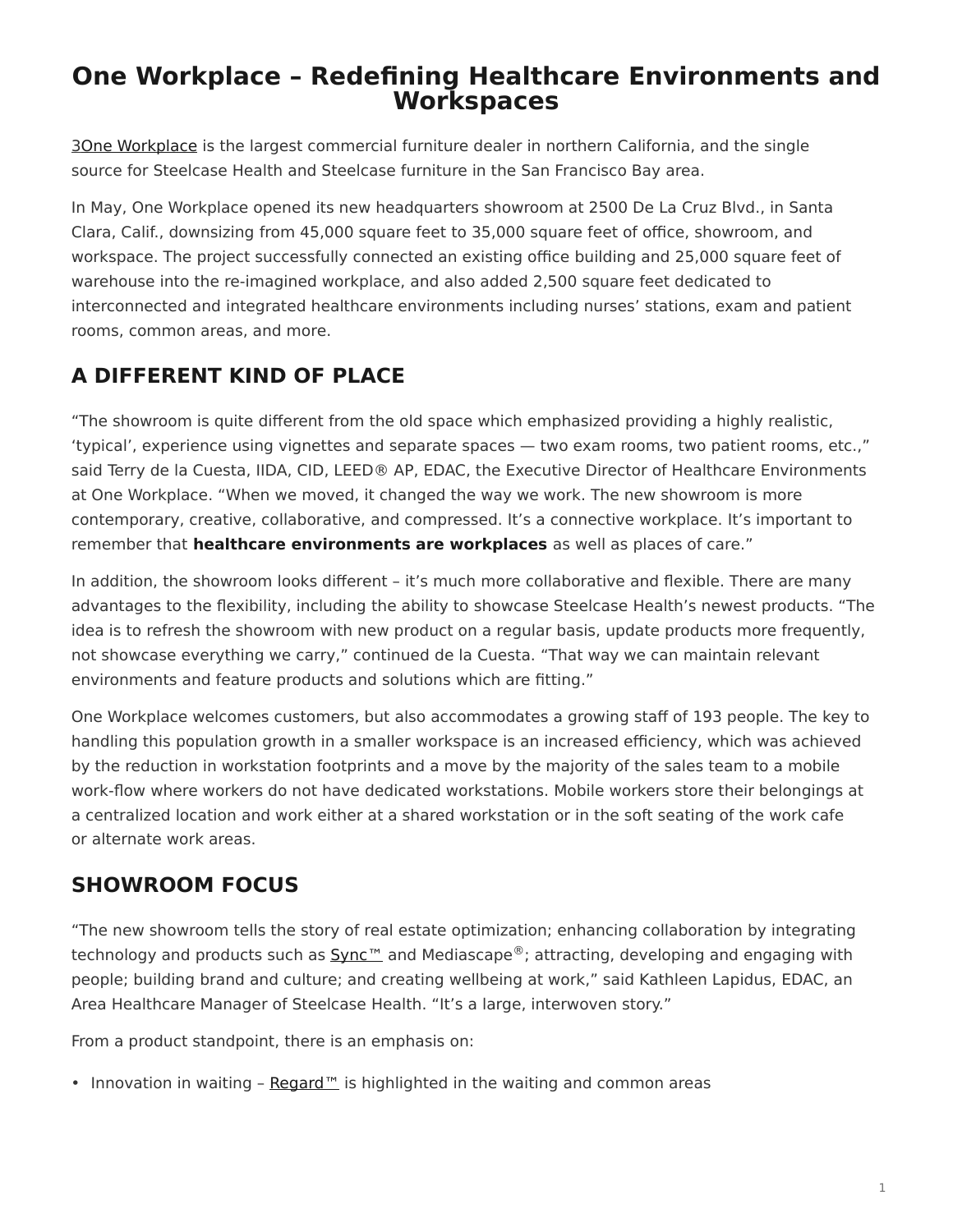- Integration of technology Mediascape is featured, to illustrate how doctors and caregivers can provide education
- Inclusion of **[Empath™](https://www.steelcase.com/products/patient-bariatric-chairs/empath/)** in multiple settings in the showroom

"While each product has an original intent when introduced, Steelcase Health continues to innovate their products past their initial introduction, refining products to meet market needs. Steelcase Health also can customize products if it's what's needed to make the solution a perfect fit," said Bethany Sadler, Senior Designer of Healthcare Environments at One Workplace.

"Regard is a perfect example of being nimble," said Sadler. "It's not only used in the healthcare environments portion of the showroom, but overflows into other areas — Regard is becoming a meeting place, people are working on it, sitting at tables, plugging-in, using the ottomans. It's difficult to describe how many Regard configurations are possible without showcasing them as we have done in the showroom. There are 10 configurations with the ability to literally accommodate 25+ people."

"In healthcare environments, people are picky," said Sadler. "They want choices to accommodate their desire for comfort. But more than that, they don't want any downtime. Regard enables them to select different postures and plug in their technology easily."

### **THE REACTION**

"Our old showroom is a tough act to follow — it was much larger and showcased everything. But people didn't know what to expect. This showroom tells an entirely different story — it's interactive, integrated and holistic. People don't just walk through, they sit down and stay awhile," de la Cuesta said .

"Customers are seeing spaces they didn't see before, such as telemedicine, consultation spaces, and the integration of technology beyond touch-down spaces," said Lapidus. "People have followed up after touring and want to see it again to get more specific info about a product. There's just so much to take in — and it's quite the experience."

### **IT MATTERS**

To gain even greater insight into the design philosophy behind One Workplace, here are two great reads: [a case study by](https://studioblitz.com/work/one-workplace/) Design Blitz, the [a](http://www.interiordesign.net/article/565256-Do_the_Math_Blitz_Makes_One_Workplace_Two.php?intref=sr)rchitectural firm which helped create the showroom, and a [review by](http://www.interiordesign.net/article/565256-Do_the_Math_Blitz_Makes_One_Workplace_Two.php?intref=sr) *[Interior Design Magazine.](http://www.interiordesign.net/article/565256-Do_the_Math_Blitz_Makes_One_Workplace_Two.php?intref=sr)*

Interested in learning more or scheduling a tour? If so, contact [One Workplace.](http://www.oneworkplace.com/locations/)

**[+About Steelcase](https://www.steelcase.com/discover/steelcase/our-company/)**

**[+Customer Care](#page-0-0)**